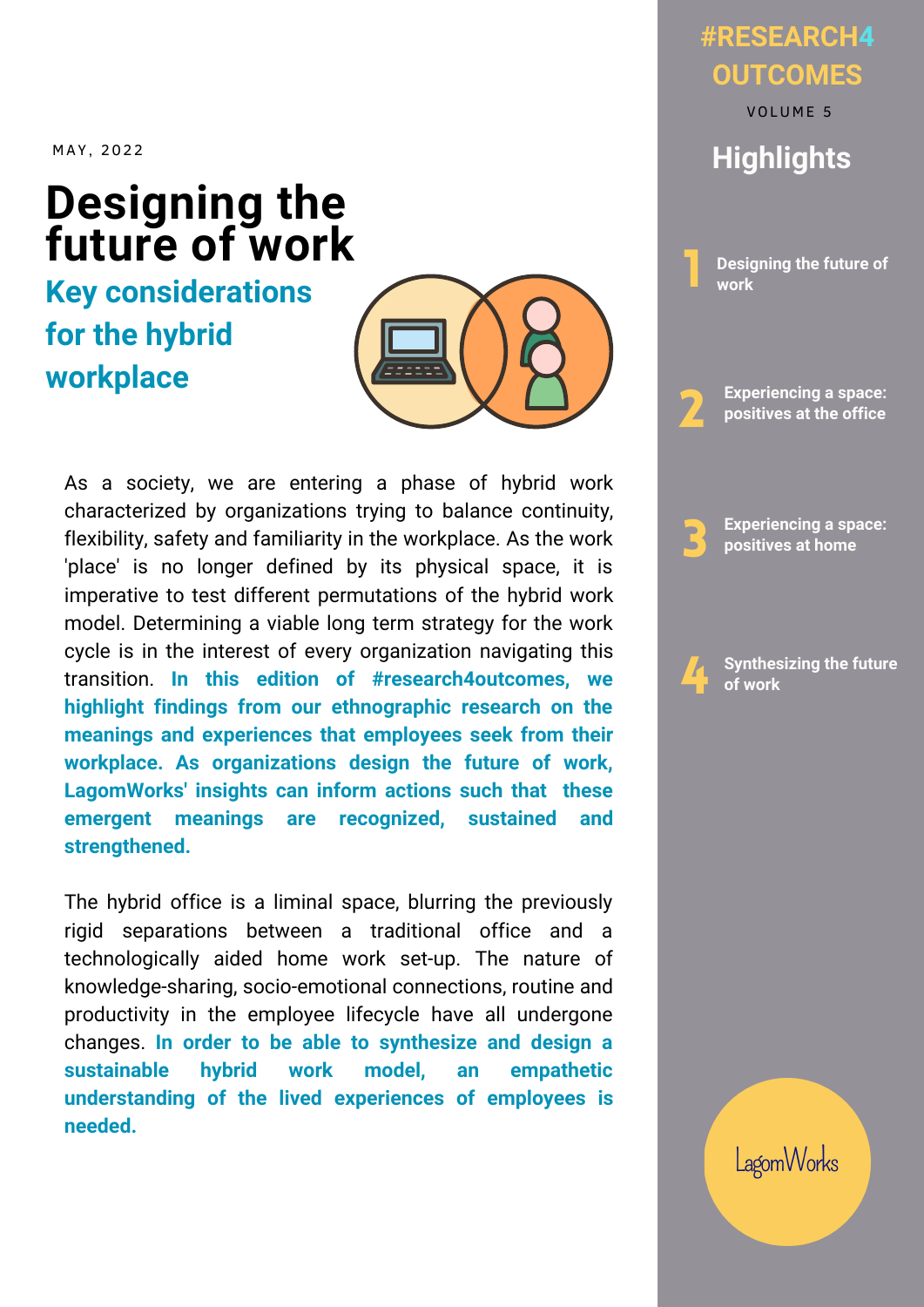MAY, 2022

# **Experiencing a space: Positives at the office**

### **1. Connection to the organization and its leaders**

Spending time in an office allows for employees to see organizational culture and visions at play in real time. **It becomes possible to link statements of core company values with the actions that one sees in daily operations. Moreover, physical proximity to managers and leaders lends a sense of importance to the employee experience.** In line with intuition, our research found that the lived experiences of employees was significantly influenced by their managers and the teams they work with.



**2. In-built social anchors**

**Certain aspects of socializing came explicitly built into the prepandemic workplace**, through design elements such as pantry spaces, common collaboration areas and open floor plans. However, the experience of communitas also lies in chance encounters that occur in an office, generating an organic exchange of ideas and experiences. **The informal, unplanned social interactions in a workplace form a large part of how employees experience belongingness in their daily lives.**

### **3. Clearly demarcated boundaries**

Offices are often segregated according to the operations that occur within it - individual work, group meetings, food consumption as well as leisure. **Our findings indicate that employees appreciate this separation, possibly because it allows for cognitively distinct tasks to be performed without a sense of overwhelm.** The presence of physical boundaries also helps calibrate the time spent on different operations.



**#RESEARCH4**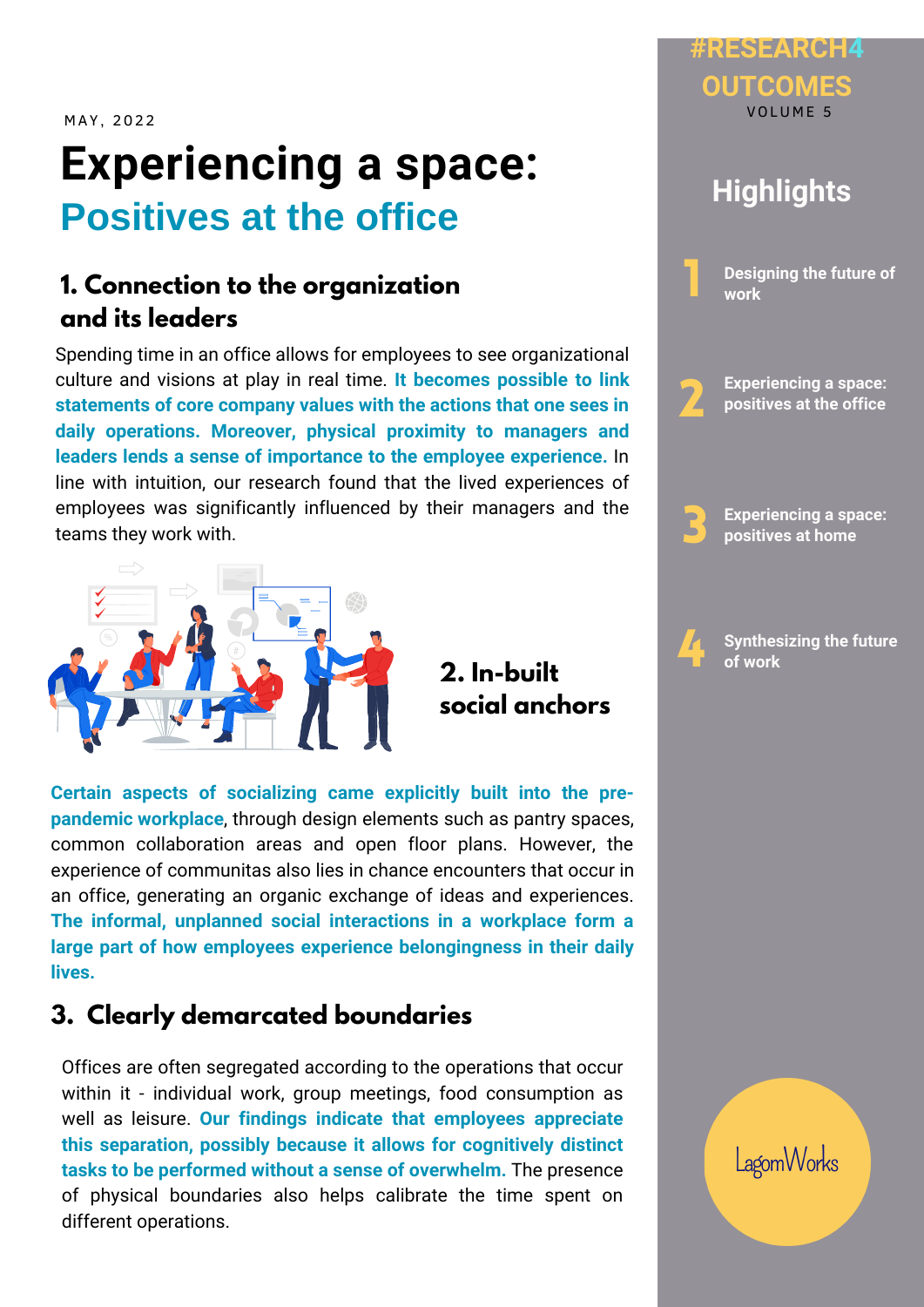MAY 2022

# **Experiencing a space: Positives at the office**

#### **4. Feeling seen and cultivating a network**

It is easier to demonstrate one's abilities and be appreciated for one's contributions when there is direct face-to-face interaction or collaboration taking place in a common space. **In a virtual environment, it is hard to remain conspicuous, as the interface can blur the boundaries between one's digital and physical selves.**

Cultivating a network is also made easier when one inhabits the same space as other people who could participate in knowledge sharing.



LW's findings also indicate that employees value an ecosystem within which they are given opportunities to learn and grow, building connections that can carry them forward in their career paths.

**Fostering such an ecosystem depends largely on having such connections within people's reach, and creating spaces where both visibility and interaction are a given.** The office is usually this point of intersection.



### **Highlights**

**Designing the future of work**

2 **Experiencing a space: positives at the office**

3 **Experiencing a space: positives at home**

4

1

**Synthesizing the future of work**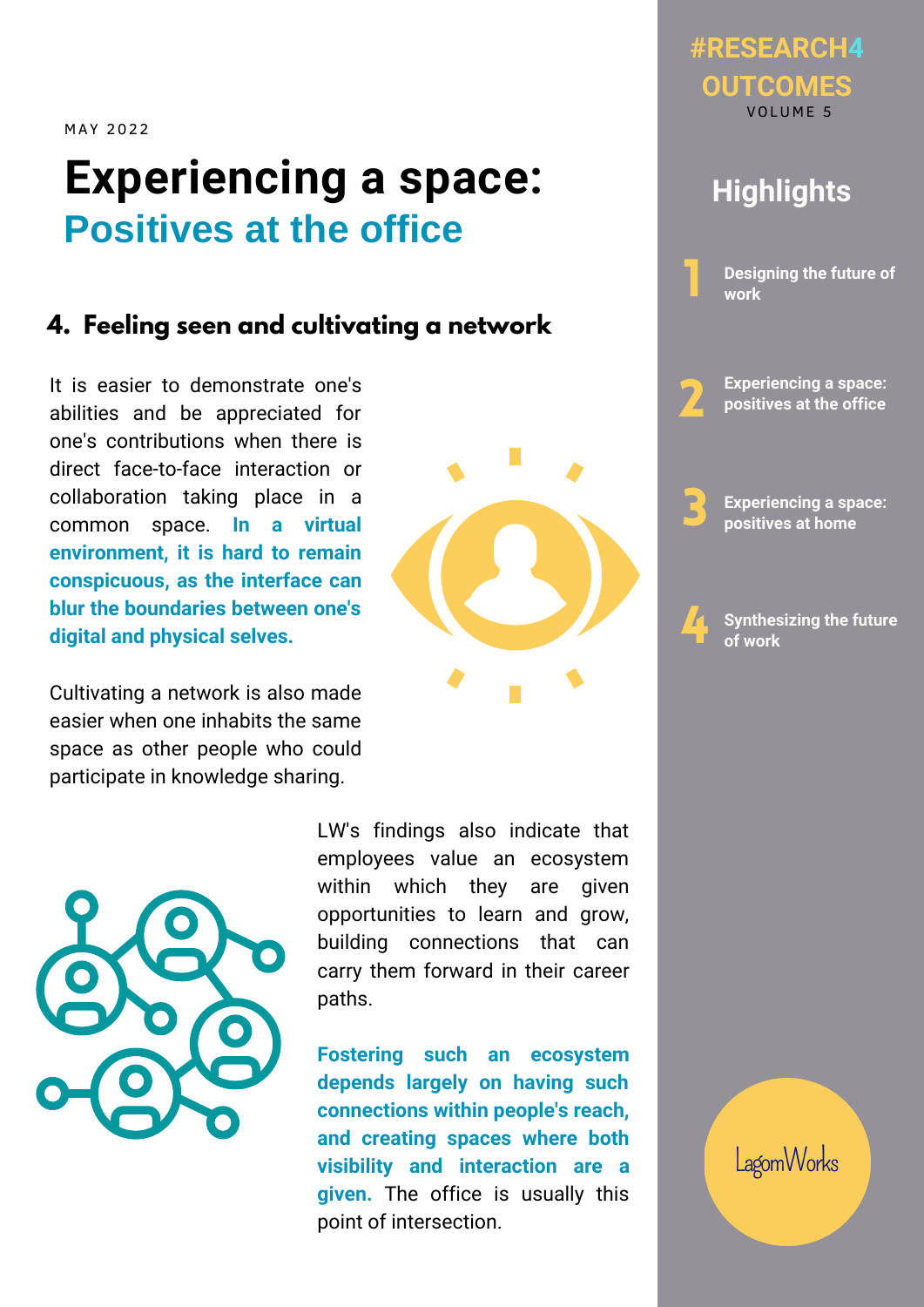MAY, 2022

# **Experiencing a space: Positives at home**

#### **1. Comfort and time perception**

If there is one thing that the pandemic brought to the fore, it is the need for safety and comfort during a period of uncertainty and danger. The home set-up allowed working professionals, especially those who are caregivers or have special needs, the comfort of being in a space of their choosing. **The management of responsibilities was thus cushioned by the presence and support of partners and family. Time saved by the reduction of a home-to-work commute is also a factor in people's satisfaction with the home set-up.** Feeling as though one has more time in the day can positively impact one's functioning with respect to tasks.

### **2. Flexibility and protection**

**When at home, employees generally perceive themselves as having more freedom to organize their day according to their convenience.**

Furthermore, when given the choice to stay home, employees are also being given the opportunity to shield themselves from physical interactions with other people. With the main threat from the pandemic being a transmissible infection, the home also functions as a barrier of protection against this.

#### **3. Evolving and strengthening identities**

Working from home allowed employees a degree of personalization that offices often do not. **They had the space to design their own work set-ups and develop new rituals for themselves.** This was described as buying plants to liven up a room, or creating a morning coffee ritual. **Being confined to the home environment also gave employees the chance to pursue hobbies and passion projects outside of work, and spend time with themselves, strengthening their sense of self.** Attending to family obligations also became easier, allowing people to see themselves both in relation to their jobs and their personal lives.